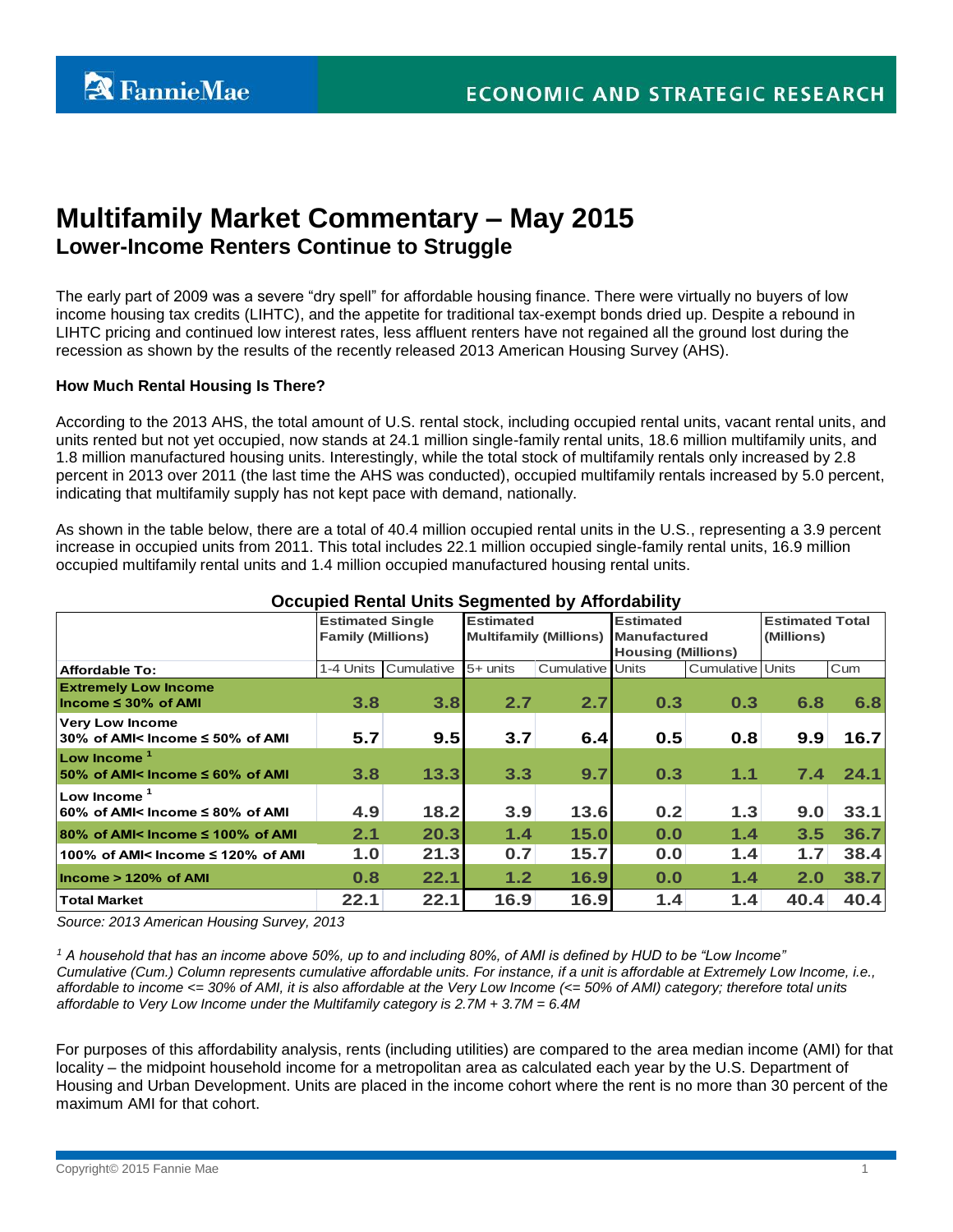## **How Affordable is Rental Housing?**

As shown in the table on the previous page, 15.0 million multifamily rental units are affordable to households earning 100 percent of the AMI for their locale, which is the majority of the total 16.9 million occupied units. However, while the total number of units affordable to renters at 100 percent of AMI is up by 2.9 percent from 14.6 million in 2011, affordability has declined. Only 88.9 percent of occupied multifamily rental units in 2013 are affordable to renters earning 100 percent of AMI for their locale, a decline of 2.0 percent from 2011 and a decline of 2.7 percent from 2009 AHS results.

### **Growth in Income Has Lagged Rent Growth**

There is a logical reason why affordability in multifamily rental housing has been declining: Annual rent growth has been well above annual growth in median household income over the past few years. As shown in the chart below, growth in median household income has lagged rent growth by anywhere from approximately 1 percent to 3 percent annually between 2010 and 2013. As a result, renters have had to spend a greater proportion of wages on rent leading to a decline in affordability.



**Year-Over-Year Increase in Multifamily Rent and Income from 2010 to 2013**

*Source: U.S. Census Bureau, REIS, Inc.*

## **Lower-Income Renters Continue to Lose Ground**

As seen in the chart below, the decline in affordability from 2009 to 2013 is significant when comparing the units available at lower AMI levels. The biggest drop in affordability comes in rentals affordable to those earning 50 percent of AMI for their locale. While there are 6.4 million units affordable at 50 percent AMI, this represents a decrease of almost 100,000 units since 2009. In addition, the share of stock for Very Low Income renters – those earning 50 percent of AMI – fell by 4.9 percent from 2009 to 2013 to just 37.9 percent of total multifamily rental units.



# **Relative Proportion of Affordable Multifamily Housing by AMI: 2009 to 2013**